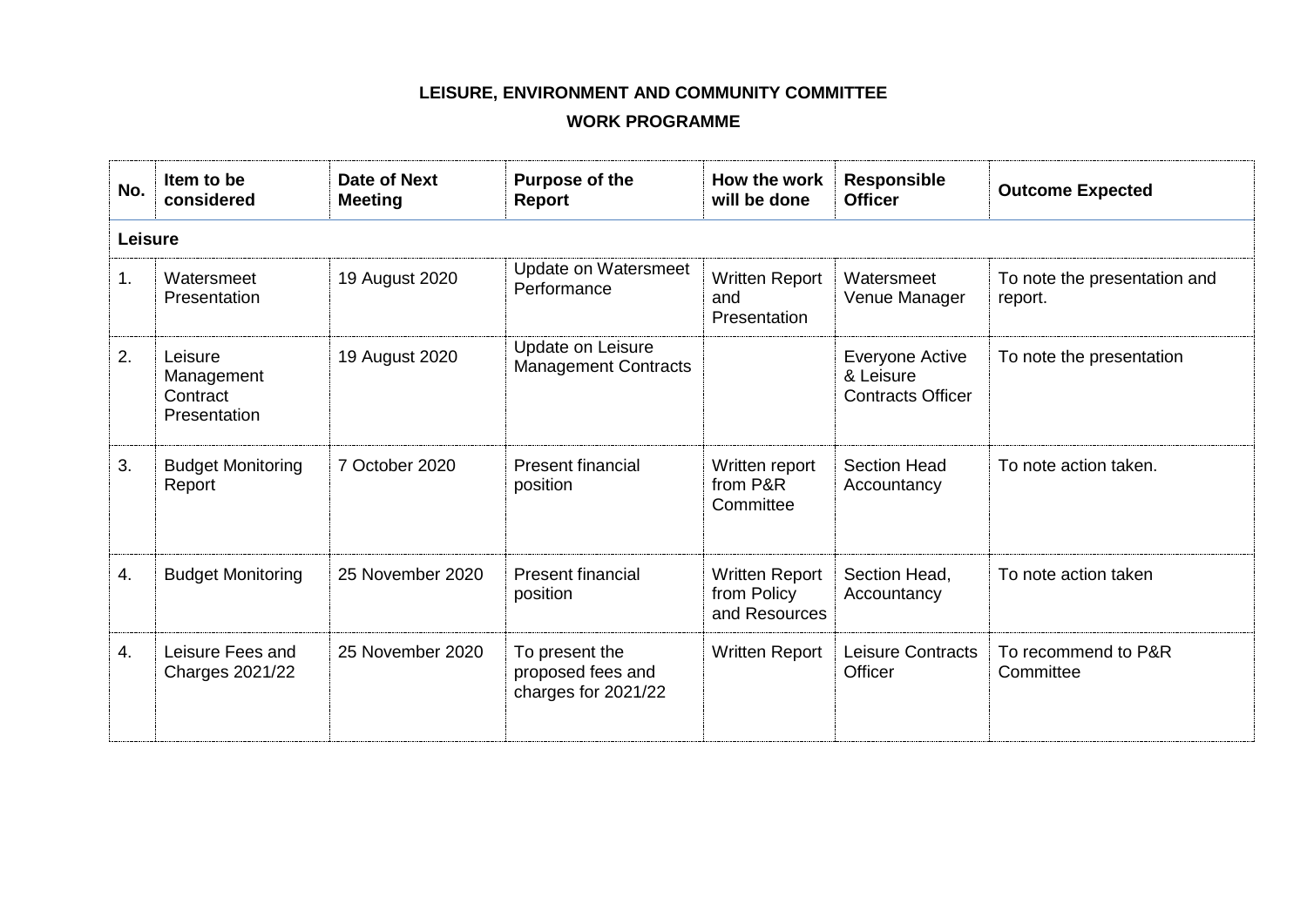| No. | Item to be<br>considered                                                         | Date of Next<br><b>Meeting</b> | Purpose of the<br><b>Report</b>                                                                    | How the work<br>will be done                          | <b>Responsible</b><br><b>Officer</b>       | <b>Outcome Expected</b>                                                                                        |  |
|-----|----------------------------------------------------------------------------------|--------------------------------|----------------------------------------------------------------------------------------------------|-------------------------------------------------------|--------------------------------------------|----------------------------------------------------------------------------------------------------------------|--|
| 5.  | <b>Draft Service Plans</b><br>- Leisure and<br>Landscapes and<br>any growth bids | 25 November 2020               | To consider the draft<br>Service Plan for the<br>Lead Member's<br>functions and any<br>growth bids | <b>Written Report</b>                                 | Head of<br>Community<br><b>Services</b>    | To note and comment on the<br>Leisure and Landscapes draft<br>Service Plan for 2021-24 and<br>any growth bids. |  |
| 6.  | <b>Budget Monitoring</b><br>Report - Period 10                                   | 10 March 2021                  | <b>Present financial</b><br>position                                                               | <b>Written Report</b><br>from Policy<br>and Resources | Section Head,<br>Accountancy               | To note action taken                                                                                           |  |
| 7.  | <b>Final Service Plans</b><br>- Leisure and<br>Landscapes                        | 10 March 2021                  | To consider the final<br>Service Plan for the<br>Lead Member's<br>functions                        | <b>Written Report</b>                                 | Head of<br>Community<br>Services           | To recommend the Leisure and<br>Landscapes Service Plans for<br>2021-24                                        |  |
|     | <b>Environmental Services &amp; Sustainability</b>                               |                                |                                                                                                    |                                                       |                                            |                                                                                                                |  |
| 1.  | <b>Animal Activities</b><br>Fees and Charges<br>2021/22                          | 19 August 2020                 | To receive the fees and<br>charges review for the<br>services and animal<br>activities             | Written report                                        | Animal Welfare &<br>Licensing<br>Inspector | To make recommendations to<br>the Council for the budget.                                                      |  |
| 2.  | <b>Climate Change</b><br><b>Strategy and Action</b><br>Plan                      | 19 August 2020                 | To support the<br>development of the<br>climate change strategy<br>and action plan.                | Written report                                        | Community<br>Partnerships                  | To consider the<br>recommendations                                                                             |  |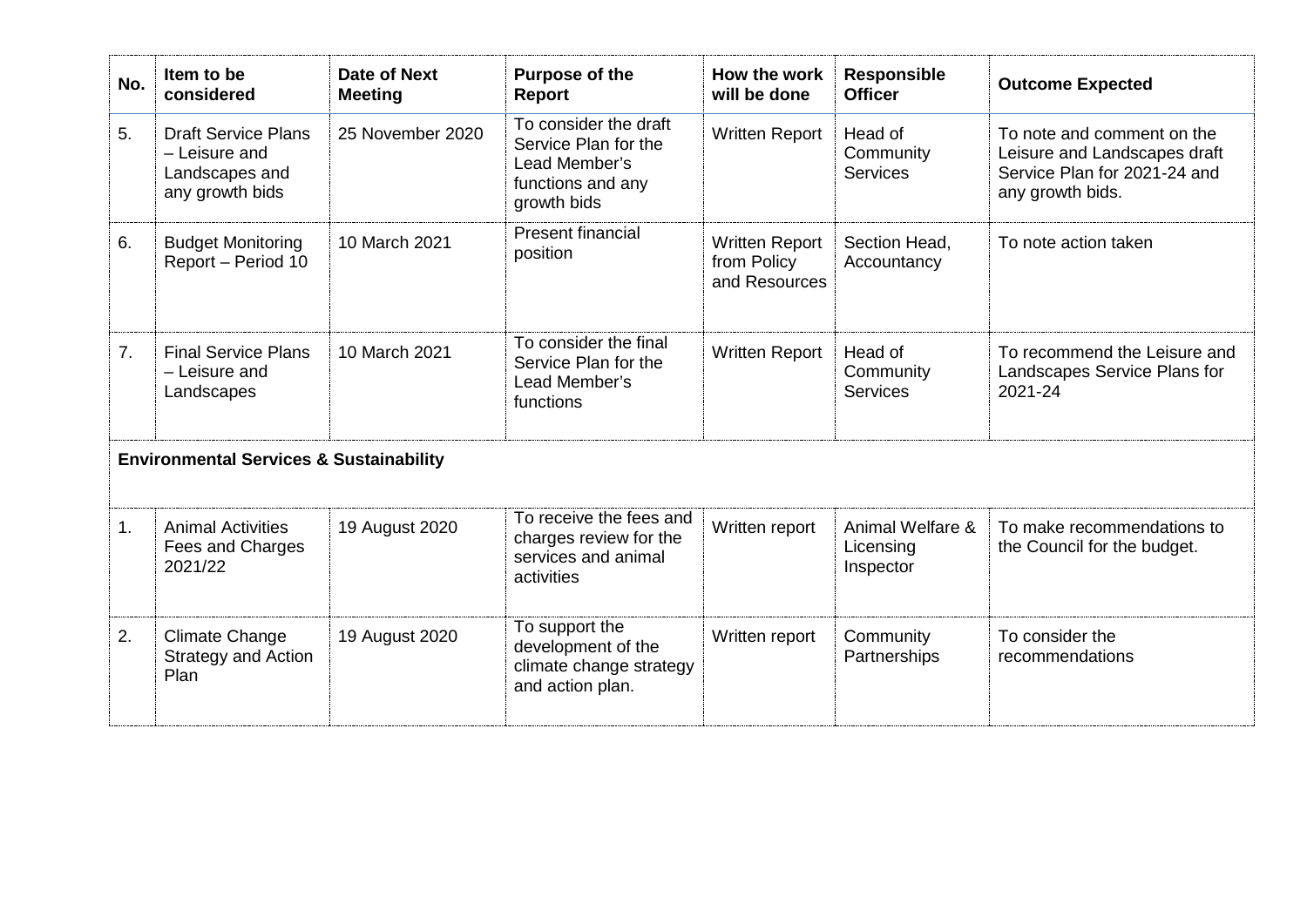| No.                                      | Item to be<br>considered                                                | Date of Next<br><b>Meeting</b> | Purpose of the<br><b>Report</b>                                                                                                                            | How the work<br>will be done                          | <b>Responsible</b><br><b>Officer</b>                                      | <b>Outcome Expected</b>                                      |
|------------------------------------------|-------------------------------------------------------------------------|--------------------------------|------------------------------------------------------------------------------------------------------------------------------------------------------------|-------------------------------------------------------|---------------------------------------------------------------------------|--------------------------------------------------------------|
| 3.                                       | <b>Budget Monitoring</b><br>Report                                      | 7 October 2020                 | <b>Present financial</b><br>position                                                                                                                       | Written report<br>from P&R<br>Committee               | <b>Section Head</b><br>Accountancy                                        | To note action taken.                                        |
| 4.                                       | Draft Service Plan-<br>Environmental<br>Services and any<br>growth bids | 25 November 2020               | To consider the draft<br>Service Plan for the<br>Lead Member's<br>functions and any<br>growth bids                                                         | <b>Written Report</b>                                 | Head of<br>Community<br>Services                                          | To note and comment on the<br>draft Service Plan for 2021-24 |
| 5.                                       | <b>Budget Monitoring</b>                                                | 25 November 2020               | <b>Present financial</b><br>position                                                                                                                       | <b>Written Report</b><br>from Policy<br>and Resources | Section Head,<br>Accountancy                                              | To note action taken                                         |
| 6.                                       | Environmental<br>Services Fees and<br><b>Charges 2021/22</b>            | 25 November 2020               | To receive the fees and<br>charges for the review<br>of Environmental<br>Services to include:<br>Garden Waste, Trade<br><b>Waste and Clinical</b><br>Waste | Written report                                        | Waste and<br>Environment<br>Manager/Environ<br>mental Strategy<br>Manager | To recommend to P&R<br>Committee                             |
| 7.                                       | Final Service Plan -<br>Environmental<br><b>Services</b>                | 10 March 2021                  | To consider the final<br>Service Plan for the<br>Lead Member's<br>functions                                                                                | <b>Written Report</b>                                 | Head of<br>Community<br><b>Services</b>                                   | To recommend the Service plan<br>for 2021-24                 |
| 8.                                       | <b>Budget Monitoring</b><br>Report - Period 10                          | 10 March 2021                  | <b>Present financial</b><br>position                                                                                                                       | <b>Written Report</b><br>from Policy<br>and Resources | Section Head,<br>Accountancy                                              | To note action taken                                         |
| <b>Community Safety and Partnerships</b> |                                                                         |                                |                                                                                                                                                            |                                                       |                                                                           |                                                              |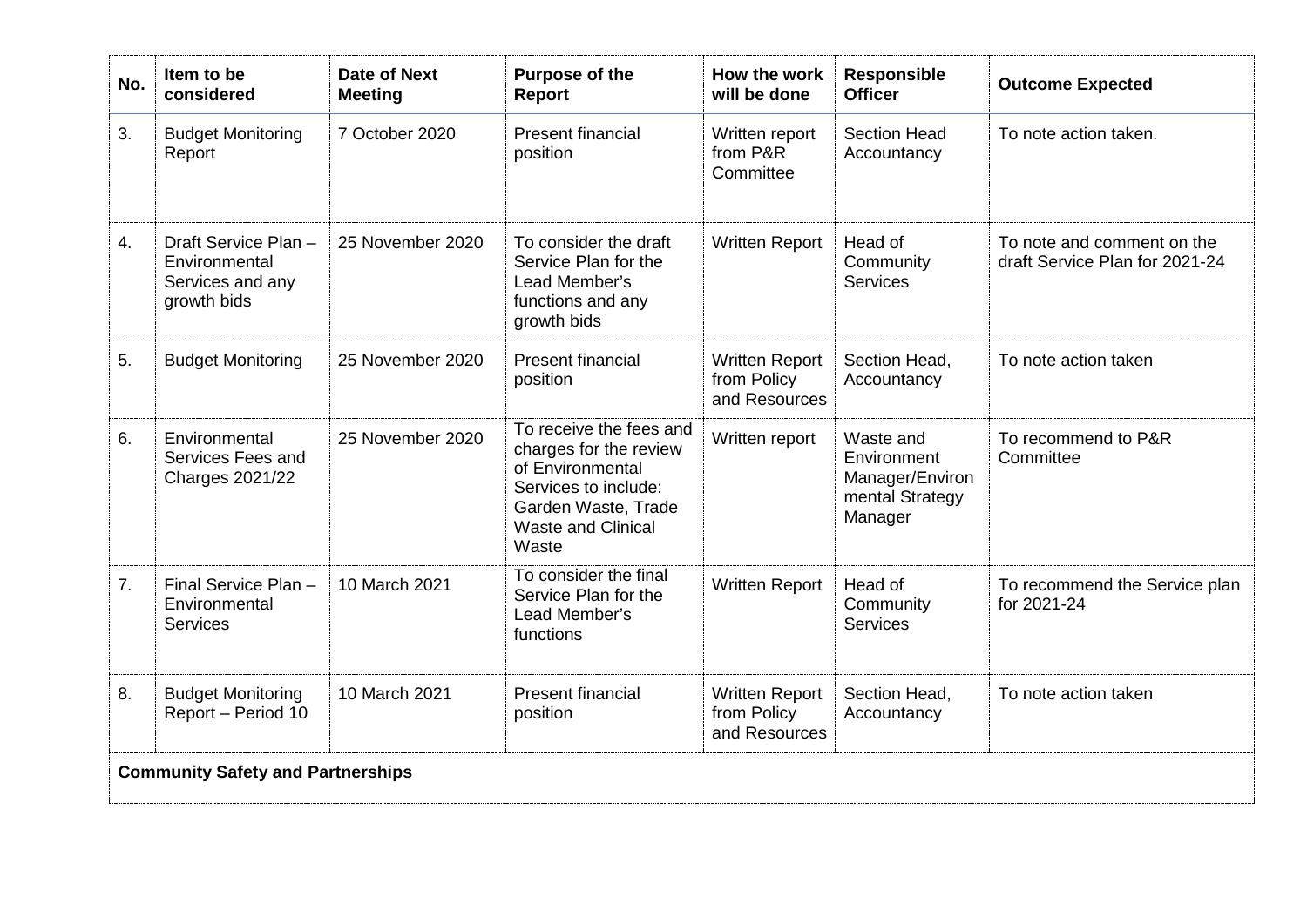| No. | Item to be<br>considered                                                                | <b>Date of Next</b><br><b>Meeting</b> | Purpose of the<br><b>Report</b>                                                                    | How the work<br>will be done                                                                     | <b>Responsible</b><br><b>Officer</b>                                                        | <b>Outcome Expected</b>                                                                                               |
|-----|-----------------------------------------------------------------------------------------|---------------------------------------|----------------------------------------------------------------------------------------------------|--------------------------------------------------------------------------------------------------|---------------------------------------------------------------------------------------------|-----------------------------------------------------------------------------------------------------------------------|
| 1.  | <b>Budget Monitoring</b><br>Report                                                      | 7 October 2020                        | <b>Present financial</b><br>position                                                               | Written report<br>from P&R<br>Committee                                                          | <b>Section Head</b><br>Accountancy                                                          | To note action taken.                                                                                                 |
| 2.  | <b>Draft Service Plans</b><br>- Community<br>Partnerships<br><b>Regulatory Services</b> | 25 November 2020                      | To consider the draft<br>Service Plan for the<br>Lead Member's<br>functions and any<br>growth bids | <b>Written Report</b>                                                                            | Head of<br>Community<br>Partnerships<br>Head of<br>Regulatory<br><b>Services</b>            | To note and comment on the<br><b>Environmental Services draft</b><br>Service Plan for 2021-24 and<br>any growth bids. |
| 3.  | <b>Budget Monitoring</b>                                                                | 25 November 2020                      | <b>Present financial</b><br>position                                                               | <b>Written Report</b><br>from Policy<br>and Resources                                            | Section Head,<br>Accountancy                                                                | To note action taken                                                                                                  |
| 4.  | <b>Regulatory Fees</b><br>and Charges for<br>2021/22                                    | 25 November 2020                      | For information and for<br>audit trail                                                             | <b>Written Report</b><br>(includes fees<br>and charges<br>under the<br>Deregulation<br>Act 2015) | Commercial<br><b>Standards</b><br>Manager<br>Head of<br>Regulatory<br>Service<br>Management | To recommend the fees and<br>charges to Council as part of the<br>budget setting process                              |
| 5.  | <b>Service Level</b><br><b>Agreements Review</b><br>(every three years)                 | Citizens Advice - 25<br>November 2020 | For Information                                                                                    | <b>Written Report</b>                                                                            | Head of<br>Community<br>Partnerships                                                        |                                                                                                                       |